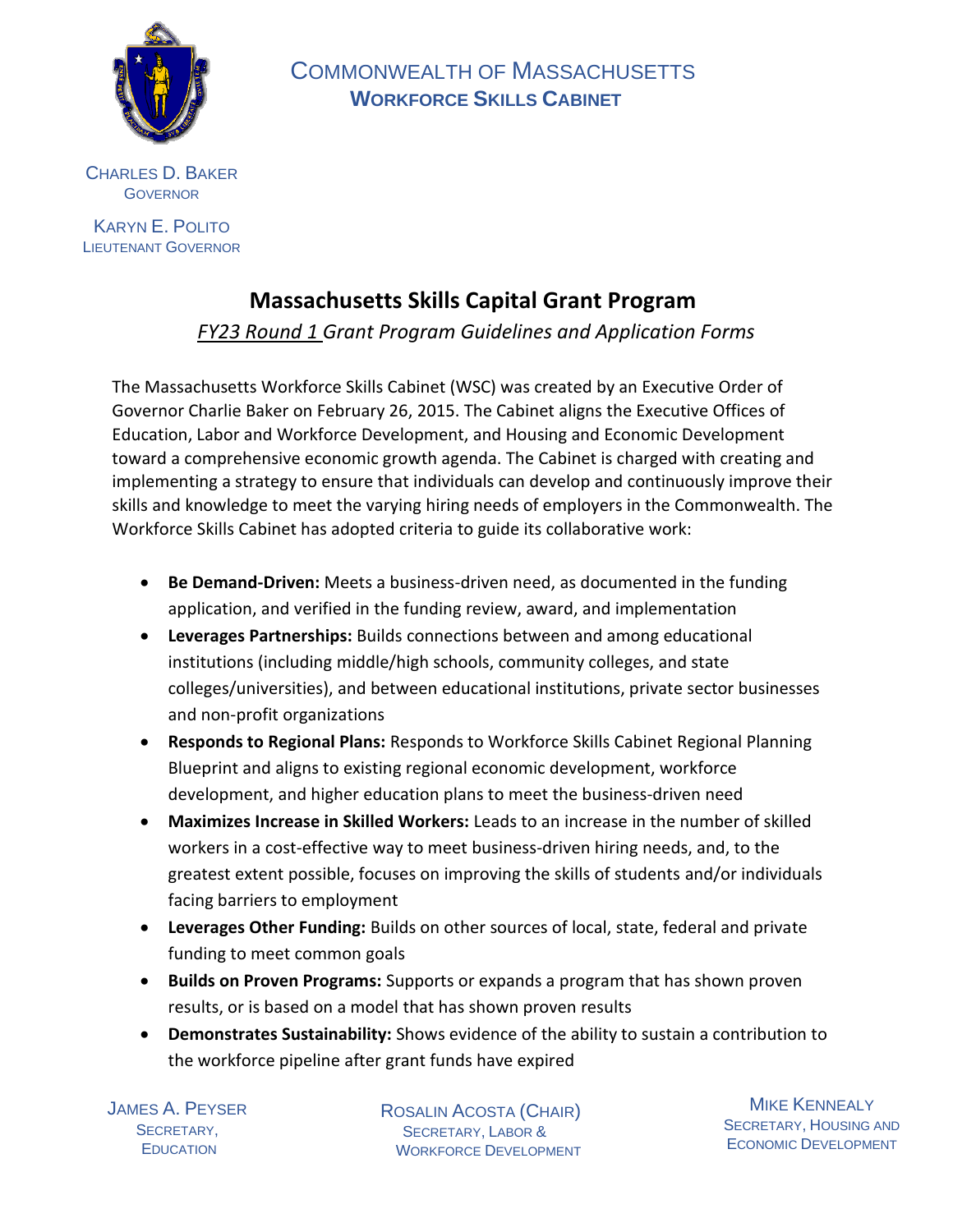As part of the Workforce Skills Cabinet's work to align resources to better meet common goals, the former Manufacturing Training Equipment Grants (administered by EOHED) and the Vocational Opportunity Challenge Grants (formerly administered by A&F) have been combined into one unified and integrated program - the Skills Capital Grant Program. The 2016 MA Economic Development Bill established three years of funding of \$45 million for the WSC to administer the Skill Capital Grant Program to increase the capacity and quality of vocational training and education by providing funds to eligible schools and institutions for the purchase and installation of vocational-technical equipment. The 2018 Economic Bond Bill established an additional \$75 million funding for the WSC to administer the Skill Capital Grant program. Workforce Skills Cabinet Skills Capital Grant Program, to date has provided over 407 grants totaling \$105.5 Million to date.

# **Program Overview**

- *Purpose***:** The Skills Capital Grant Program will award grants for the purchase and installation of equipment and related improvements and renovations necessary for installation and use of such equipment to support vocational and technical training. This equipment will upgrade and expand career technical education and training programs that are aligned to regional economic and workforce development priorities for in-demand industries, provided that grant applications facilitate collaboration to provide students training pathways to career opportunities in high-skill, high-demand industry sectors, and include all of the following characteristics:
	- respond to WSC Regional Planning Blueprint and Labor Market Information
	- engage industry partners in supporting structured work readiness activities and work-based learning experiences
	- offer focused college and career guidance and advisement systems
	- provide integrated rigorous instructional courses
	- support secondary and postsecondary linkages
	- provide the opportunity to obtain an industry-recognized credential, apprenticeship, or college credits towards a Certificate, Associate, or Baccalaureate degree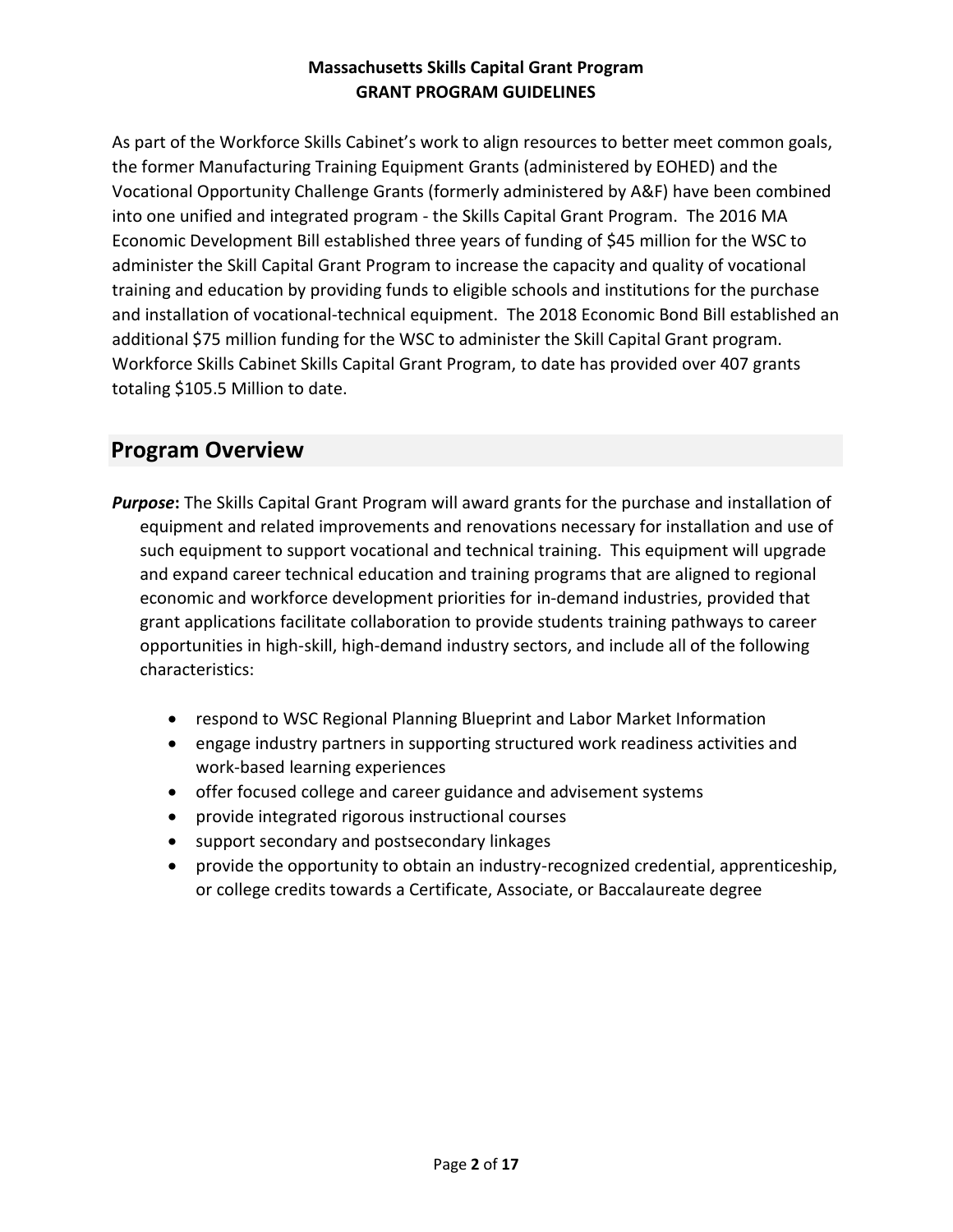| <b>Total Grant Program</b>                                           | Up to \$12,000,000                                                                                                                                                                                                                                                                                                                                                                                                                                                                                                                                                                                                                                                                                                                                                                                                                                                                                                                                                                         |  |  |  |  |
|----------------------------------------------------------------------|--------------------------------------------------------------------------------------------------------------------------------------------------------------------------------------------------------------------------------------------------------------------------------------------------------------------------------------------------------------------------------------------------------------------------------------------------------------------------------------------------------------------------------------------------------------------------------------------------------------------------------------------------------------------------------------------------------------------------------------------------------------------------------------------------------------------------------------------------------------------------------------------------------------------------------------------------------------------------------------------|--|--|--|--|
| Grant Size (s)                                                       | Organization may only submit one application and may select from the two options<br>provided.<br>Option 1: FY 23 Award - Minimum Grant: \$50,000 - Maximum Grant: \$500,000<br>Applicants seeking support of Innovation Pathway programs are limited to a<br>maximum of \$75,000 per designated pathway program and a total of two<br>pathways (\$150,000).<br>Option 2: Multi year Award Request (FY 23 and FY 24); \$750,000 to<br>\$1,5000,000. Applicants seeking multi-year funding are required to meet<br>matching resources and budgeting requirements identified on the multi-year<br>funding budget sheet.                                                                                                                                                                                                                                                                                                                                                                       |  |  |  |  |
| <b>Eligible Applicants</b>                                           | The following Massachusetts organizations providing services aligned to the<br>federal Perkins Act definition of career and technical education are eligible to<br>apply as lead applicants on behalf of a partnership:<br>Community-based and correctional organizations, including adult basic<br>education and English Language Learner programs providing career<br>technical instruction<br>Nonprofit education, training, or other service providers<br>Vocational education institutions and Labor organizations<br>Regional Vocational Schools or High Schools<br><b>Community Colleges</b><br>Additionally, eligible are:<br>Industry associations or employer associations<br>Innovation Centers that are eligible to receive funds from the<br>Massachusetts Life Sciences Center<br>Community-based organizations with recognized success in training adults<br>with barriers to employment                                                                                    |  |  |  |  |
| <b>Use of Grant funds</b>                                            | Purchase and installation of equipment and any related improvements and<br>renovations necessary for installation and use of such equipment.                                                                                                                                                                                                                                                                                                                                                                                                                                                                                                                                                                                                                                                                                                                                                                                                                                               |  |  |  |  |
| <b>Grant Targeted</b><br><b>Population and</b><br><b>Occupations</b> | This program is intended to benefit youth and adult students as well as incumbent<br>workers who are enrolled in eligible schools and vocational programs, who are<br>preparing and training to enter the workforce or advance their careers. The program<br>seeks to support eligible schools that are providing workforce skills training for high<br>demand industries and critical occupations identified by Workforce Skills Cabinet<br>Regional Blueprint, such as advanced manufacturing, healthcare, information<br>technology, construction/skilled trades and life sciences. Applicants will be required to<br>identify the target industries and occupations for their training and to demonstrate the<br>demand for jobs and career opportunities in that industry. Preference will be given to<br>applications that document that funding will support building instructional capacity to<br>support them and to significantly close skills gap as identified by the Regional |  |  |  |  |

# *FY23 Grant Program Highlights:*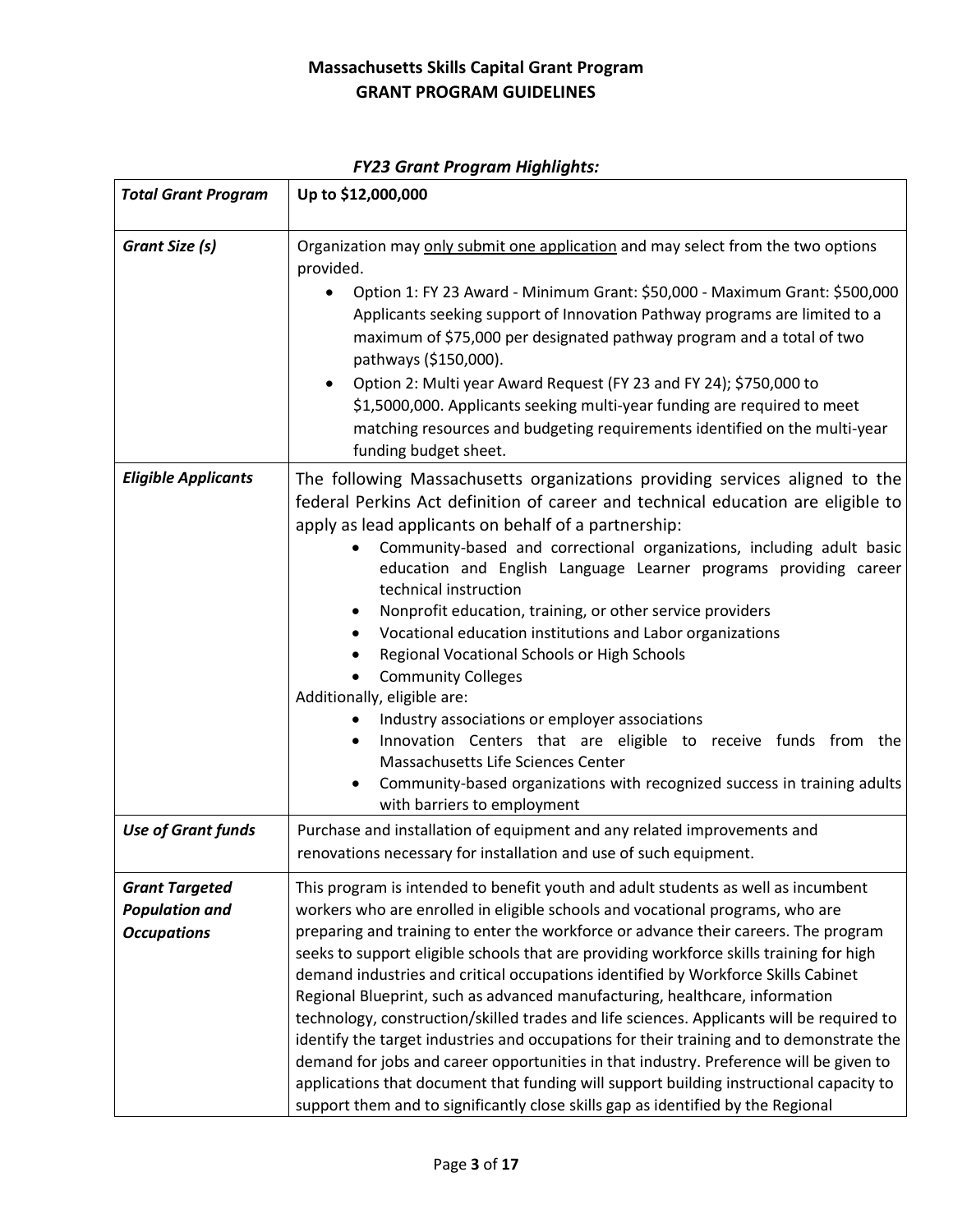|                         | Blueprint. The Workforce Skills Cabinet will prioritize support of Career Tech Initiative<br>expansion of youth (2 <sup>nd</sup> shift and adult training programs).                                                                                                                                                                                                                                                                                                                                                                                                                                                                                                                                                                                                                                                                                                                                                                                                                                                                                                                                                                 |  |  |  |  |  |
|-------------------------|--------------------------------------------------------------------------------------------------------------------------------------------------------------------------------------------------------------------------------------------------------------------------------------------------------------------------------------------------------------------------------------------------------------------------------------------------------------------------------------------------------------------------------------------------------------------------------------------------------------------------------------------------------------------------------------------------------------------------------------------------------------------------------------------------------------------------------------------------------------------------------------------------------------------------------------------------------------------------------------------------------------------------------------------------------------------------------------------------------------------------------------|--|--|--|--|--|
| <b>Goals of Funding</b> | The purchase and installation of vocational training equipment must support the<br>organization to meet the Career Pathway needs for the target populations in the<br>following goals:<br>Preference for funding Increasing capacity. (High recognition for achieving all<br>three):<br>Increase in number of students able to participate in an existing program<br>Create a new program to meet demonstrated demand, based on labor<br>market data and employer partnerships<br>Increase the availability and utilization of the equipment in partnership<br>with other organizations outside of the organization's normal working<br>hours (e.g., after 5 PM, on Saturday, and/or on Sunday) to serve additional<br>students.<br><b>Consideration for funding: Maintaining Quality</b><br>If no increase in the number of participating students is projected in the<br>$\bullet$<br>existing program, the applicant must demonstrate a significant<br>improvement in the skills of the students who are able to participate in the<br>program because equipment will be replaced or updated, validated by<br>relevant employers. |  |  |  |  |  |
| <b>Terms of Award</b>   | Grants will be awarded as cost reimbursement contracts, with an anticipated<br>contract start date of July 1, 2023. All purchases of equipment and grant<br>expenditures must be completed by June 30, 2023.                                                                                                                                                                                                                                                                                                                                                                                                                                                                                                                                                                                                                                                                                                                                                                                                                                                                                                                         |  |  |  |  |  |
| <b>Matching Funds</b>   | Applicants must demonstrate sustainable partnerships with relevant employers and in-<br>kind and/or cash match as required to support programs supported by the grant<br>request. Applicants seeking multi-year funding are required to meet matching<br>resources and budgeting requirements identified on the multi-year funding budget<br>sheet. For every \$3 of Skills Capital Grant funds requested. Applicants must secure a<br>minimum of \$1 of cash match to support related equipment or infrastructure from<br>employers or other source besides state funding. Documentation of an awardees<br>available matching resources will be required prior to contracting and reimbursement.                                                                                                                                                                                                                                                                                                                                                                                                                                    |  |  |  |  |  |

#### *FY23 Grant Timeline:*

| <b>Request for Proposals Released</b>                                                         | January 24, 2022                                                   |
|-----------------------------------------------------------------------------------------------|--------------------------------------------------------------------|
| <b>Webinar for Applicant Guidance</b>                                                         | TBD                                                                |
| To confirm eligibility, an optional letter of<br>intent is requested by potential applicants. | On February 17, 2022 to be submitted to<br>james.poplasky@mass.gov |
| Letter should identify the type of program                                                    | Link to Letter of Intent form:                                     |
| to be supported by funding.                                                                   | - https://webportalapp.com/appform/fy23skillscapitalletter         |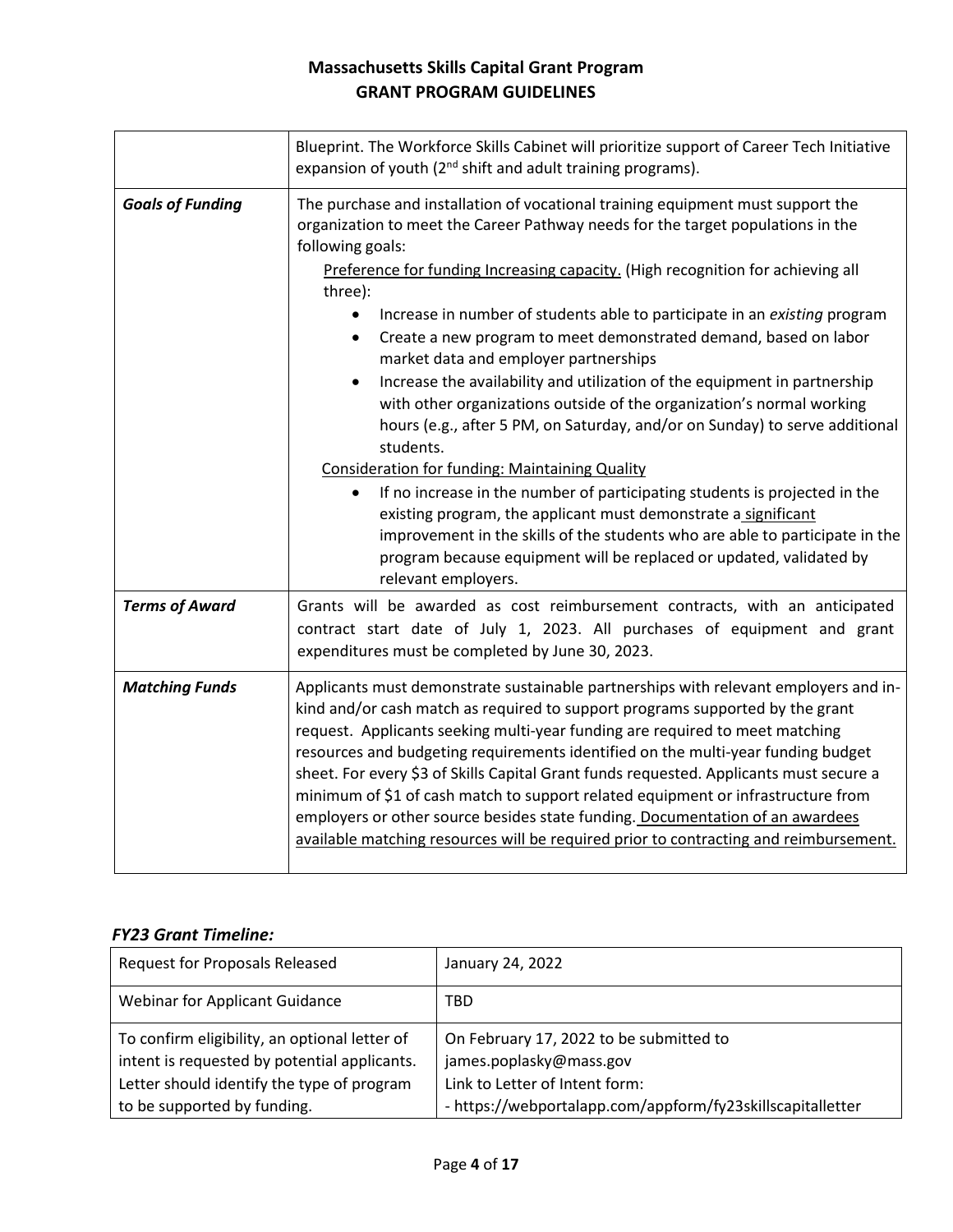| Proposals will only be accepted through the<br>online application system. | On March 24, 2022, by 3:00 PM                                                                                                        |
|---------------------------------------------------------------------------|--------------------------------------------------------------------------------------------------------------------------------------|
| Projected Grant Awards Announcement                                       | On or about May 12, 2022                                                                                                             |
| <b>Anticipated Contract Start Date</b>                                    | On or about July 1, 2022                                                                                                             |
| <b>Funding Disbursement</b>                                               | On a rolling basis, upon verification of approved submitted<br>purchases, requests for equipment, and related installation<br>costs. |
| <b>Contract End Date</b>                                                  | June 30, 2023                                                                                                                        |

# **General Contracting Information**

- **A. Program Administration:** This program is offered by the Massachusetts Workforce Skills Cabinet and funded by the Commonwealth of Massachusetts through its capital budget. The grant application process will be administered by the Executive Office of Education (EOE), in coordination with the Workforce Skills Cabinet.
- **B. Grants Range:** Organization may only submit one application.
	- Option 1: FY 23 Award Minimum Grant: \$50,000 Maximum Grant: \$500,000 Applicants seeking support of Innovation Pathway programs are limited to a maximum of \$75,000 per designated pathway program and a total of two pathways (\$150,000).
	- Option 2: Multi year Award Request (FY 23 and FY 24); \$750,000 to \$1,5000,000. Applicants seeking multi-year funding are required to meet matching resources and budgeting requirements identified on the multi-year funding budget sheet.
- **C. Eligible Purchases:** The intent of the program is to allow qualified programs to purchase training equipment. Minor one-time installation costs may be included in the request, as well as requests for minor facility renovations necessary for the successful installation and usage of the equipment. The main purpose of the funding is to purchase equipment, not to renovate classroom space. Recipients may begin to incur costs upon contract execution. For FY 23 Awards all costs must be incurred between the contract execution date and June 30, 2023, inclusive. Expenses incurred after June 30, 2023 will not be eligible for reimbursement by this program. Requests for reimbursement may be submitted to EOE periodically, but no later than June 30, 2023. For multiyear awards (FY23-24) EOE will confirm the required reimbursement timeliest during the contracting process with the latest requests for reimbursement required to be submitted to EOE no later than June 30, 2024.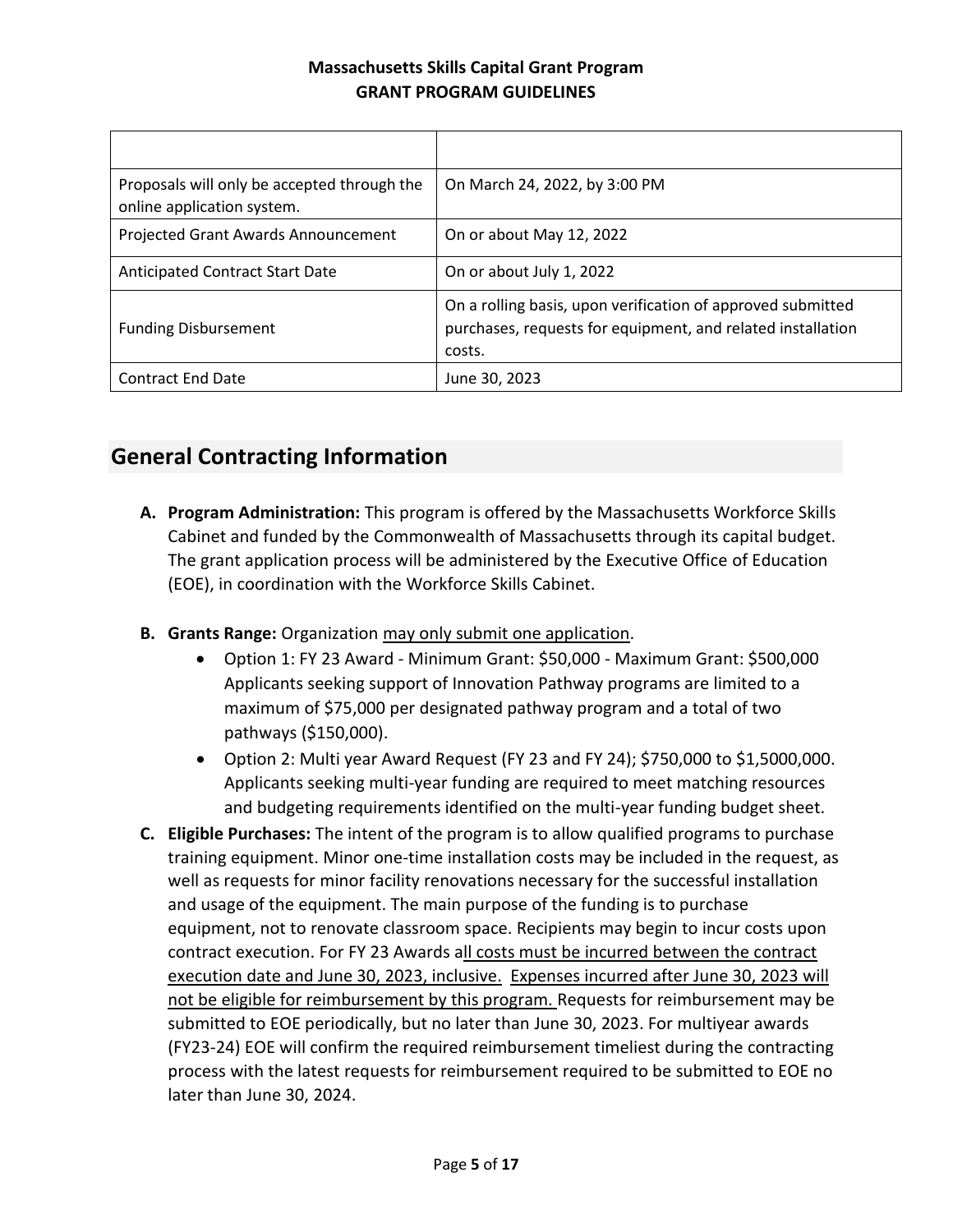#### **D. Reimbursement**

- a. Awards are structured as cost-reimbursement grants, meaning that recipients are expected to incur expenses before receiving any funds from the Commonwealth.
- b. EOE will require a letter of certification to confirm that the items have been delivered and/or installation has been completed. The Grantee will retain copies of all related purchasing documentation, including purchase orders, tracking information, invoices, etc. as required under the terms of the grant. The grantee understands that these records must be maintained for a period of seven (7) years for audit and review purposes and made available upon request.
- c. Payments will be disbursed via electronic fund transfer ("EFT").
- d. In compliance with the Office of the State Comptroller rules and regulations, no grant recipient shall expend grant funds until a contract has been fully executed with EOE. Upon contract execution recipients will be allowed to incur costs.
- e. Grantees will forfeit any remaining award unused after the contract expires. EOE shall give due consideration to any extenuating circumstances presented in writing by the applicant and may waive this restriction at its discretion.
- f. As a condition of funding EOE will require that the awardee provide information on enrollment, partnering and number of credentials awarded related to programs supported by the grant for the next three fiscal years.
- g. All FY23 awards are contingent on the completion and final settlement of any outstanding FY22 Skills Capital Grant Funding.

# **Grant Program Details**

#### **A. Eligibility**

- a. Applicants may apply for no more than one grant Applicants must limit their funding request to supporting a maximum of **two training program areas**.
- b. **High priority** will be given to applicants that have received Career Technical Initiative (CTI) funding (inclusive of planning grants), Partnership for Recovery Rapid Reemployment Program, Donnelly Grant, RENEW funding from Commonwealth Corporation and/or TRAIN grant funding from DHE.
- c. Successful applicants from a prior year are eligible but will be expected to have completed their projects or be near completion prior to award date (submitted for reimbursement). However, preference may be given to applicants who have not received or received limited Skills Capital Grant funding in the past.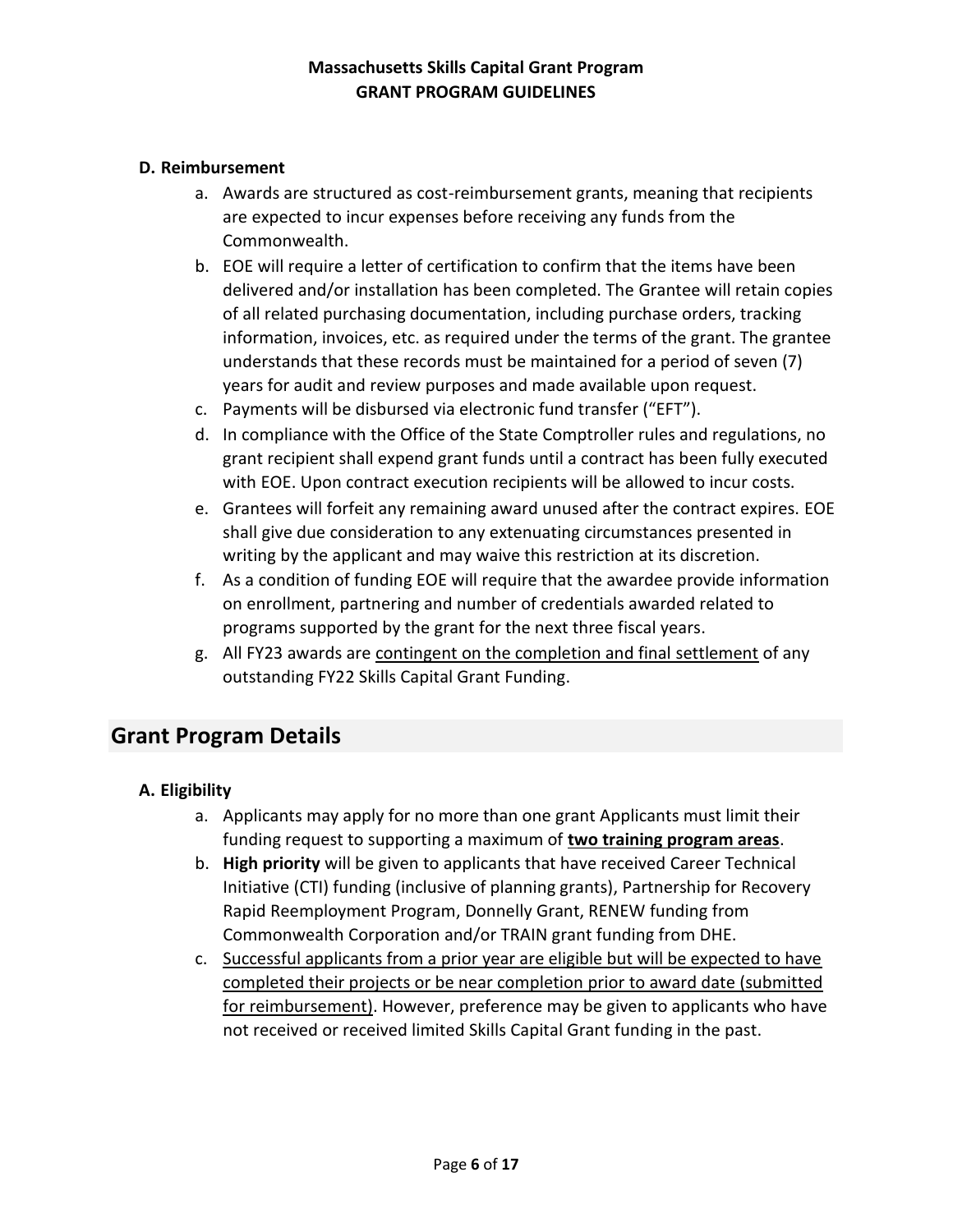#### **B. Review of Applications**

#### **Step 1: Threshold Criteria Screening**

Submissions will be screened for completeness, conformity to the program requirements, and timeliness of response. Reviewers will determine the eligibility of each applicant, evaluate applications and confirm the alignment to Workforce Skills Cabinet Regional Planning Blueprint and relevance to meeting the needs of priority sectors, critical occupations and aligned to strategies identified in the plan. Submissions that are incomplete, non-conforming, or late may not be considered.

#### **Step 2: Compliance Screening**

The Executive Office of Education will conduct an analysis to ensure all lead applicants are in compliance with state and federal law. Lead applicants are encouraged to review these criteria and ensure they are in compliance prior to submitting an application. Executive Office of Education will conduct the following reviews to ensure compliance:

- Ensure applicants are in good standing with the Massachusetts Department of Revenue. Commonwealth Corporation will conduct this screening by reviewing the Certificate of Good Standing (C.O.G.S.) submitted in the Qualifications Submission Package. **Please note that community colleges, public vocational technical high schools and public state universities serving as the lead applicant do not need to submit a Certificate of Good Standing.**
- Please follow this guidance when requesting and submitting a Certificate of Good Standing from the Department of Revenue:
	- o The **Certificate of Good Standing from the Department of Revenue** is **NOT** the same and should not be confused with a **Certificate of Incorporation from the Secretary of State**
	- o C.O.G.S. must be less than six months old
	- o Please visit the Department of Revenue's website: [\(http://www.mass.gov/dor/businesses/programs-and-services/certificate-of-good](http://www.mass.gov/dor/businesses/programs-and-services/certificate-of-good-standing.html)[standing.html\)](http://www.mass.gov/dor/businesses/programs-and-services/certificate-of-good-standing.html) for more information about the C.O.G.S. and to complete an online application to obtain a Certificate
	- o Applications for a C.O.G.S. can take 4-6 weeks to be processed
- Ensure applicant is in full compliance with all obligations to the Department of Unemployment Assistance, Department of Industrial Accidents, and any other obligations to the Commonwealth of Massachusetts. Commonwealth Corporation will work with the Department of Unemployment Assistance to conduct this review.

#### **Step 3: Review Committee**

A review committee will review and score all eligible submissions and recommendations will be presented to the Workforce Skills Cabinet for final approval. The Executive Office of Education reserves the right to request additional information from any applicant to ensure that the review committee has a complete understanding of the program concept. The review committee may be comprised of designees from the Executive Office of Executive Office of Education, Executive Office of Housing and Economic Development, Executive Office of Labor and Workforce Development, Executive Office of Administration and Finance, as well as representatives from the Department of Elementary and Secondary Education, Department of Higher Education, MA Life Sciences Center,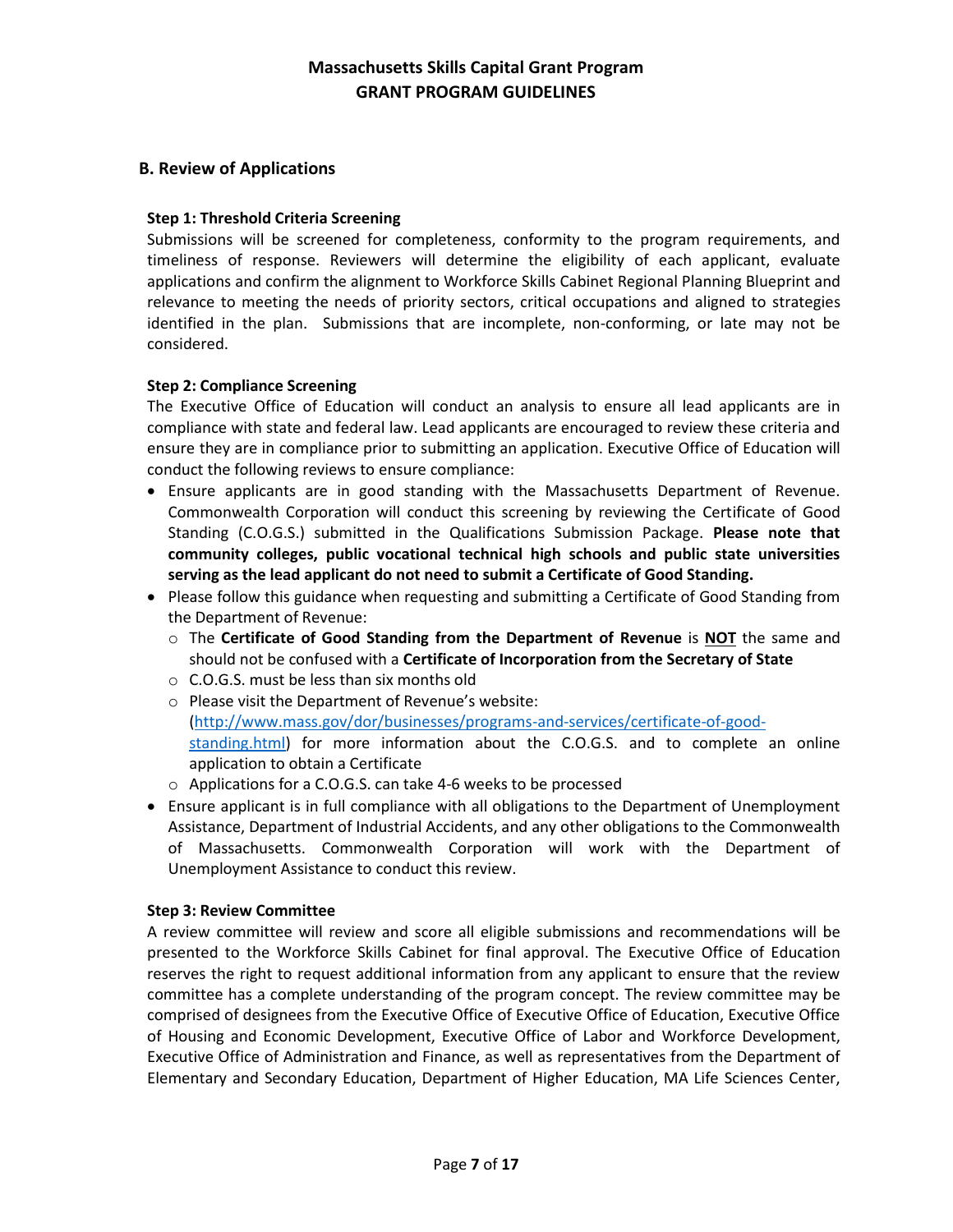Commonwealth Corporation, Executive Office of Health and Human Services, and various other government, business, and/or industry leaders.

**Selection Criteria:** Applications will be reviewed and scored based on overall scores in the following selection criteria areas, with a possible total of 100 base points and 10 Bonus Points.

| <b>Selection Criteria</b> | <b>Base Points</b>                                                                                                                                                                                                                                           |                   |
|---------------------------|--------------------------------------------------------------------------------------------------------------------------------------------------------------------------------------------------------------------------------------------------------------|-------------------|
|                           | A. Demand-driven and Reflects Regional Blueprint Plans, based on<br>labor market data included in WSC Regional Planning Blueprint<br>industry sector, critical occupation priorities and identified<br>strategies                                            | 25                |
|                           | <b>B.</b> Leverages Partnerships and Matching Funds with Employers,<br>Educational, Economic Development and Workforce partners<br>and leverage Non-State Matching Funds                                                                                     | 20<br>Bonus 5 pts |
|                           | C. Optimizes Regional Training Capacity and Significantly Increases<br><b>Supply of Skilled Workers in High-Demand Industries by</b><br>expanding targeted population student learning, enrollment, and<br>credentialing, as validated by relevant employers | 25<br>Bonus 5 pts |
|                           | D. Builds on Proven Programs that demonstrate achieve high<br>quality and consistent results                                                                                                                                                                 | 10                |
| E.,                       | Demonstrates Sustainability of program enrollments and to<br>provide resources to maintain and operate the new equipment                                                                                                                                     | 10                |
| F.                        | Project Implementation and Budgeting of project plan and<br>documentation of resource requirements                                                                                                                                                           | 10                |

#### **Step 4: Notification of Grant Award Status**

All applicants will be notified of their award status by email. Applicants that are identified for an award may be required to submit a copy of the organization's most recent audited financial statement prior to grant announcement or the execution of a final contract. In addition, prior to the grant award, Executive Office of Education staff may review an organization's fiscal systems and internal controls to verify that the organization has the capacity to manage public grant funds and administer the program.

#### **Additional Evaluation Notes:**

In addition to the scoring system outlined above, the Workforce Skills Cabinet (Executive Office of Education) reserves the right to consider only submissions that, in our sole judgment, are complete and responsive to the solicitation's requirements and include all required application components.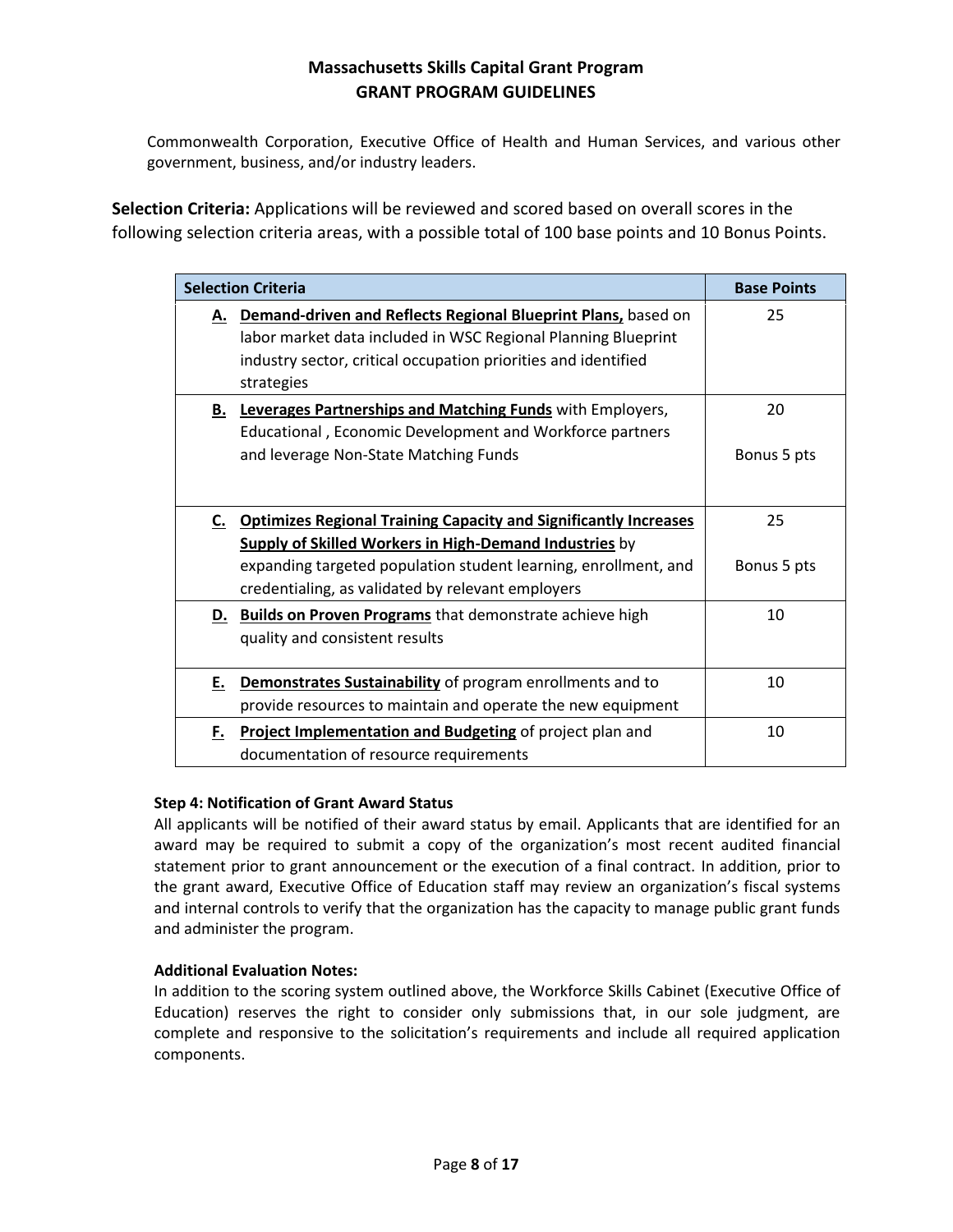# **Grant Application Sections**

#### **Demand-driven and Reflects Regional Plans:**

Applicants should show strong evidence that the program, for which they will be purchasing and installing equipment to support, is closing the skills gap and meeting the needs of employers in their region. Strong evidence includes regional labor market data available from Workforce Skills Cabinet Regional Planning Blueprints, research-based report or study, a letter of support from the Regional Workforce Development Board confirming that there is a high demand in the specified program and explaining how the program aligns to the region's Labor Market Blueprint, and a letter of support from two or more employers confirming a workforce need and the role(s) they will play in partnering activities. Describe alignment to industry sectors, high-demand occupations and strategies prioritized in the Workforce Skills Cabinet Regional Blueprint in your region. If you are not familiar with this Regional Blueprint, please contact your local Workforce Board for more information. Plans inclusive of the 2020 Update can be found at [https://www.mass.gov/service-details/view-your-regions-blueprint.](https://www.mass.gov/service-details/view-your-regions-blueprint) Furthermore, the Workforce Skills Cabinet will prioritize the list of occupational vocational programs included as Appendix A for funding consideration.

#### **Leverages Partnerships and Matching Funds:**

Applicants should show strong evidence that the proposed equipment to be used by the program is reflective of and aligned to other secondary, post-secondary, apprentice, and training career pathway programs in the region. Also, applicants should show that the use of equipment increases overall training capacity and maximizes the program's impact on employment outcomes. Organizations must ensure they have all the partners needed to reach and support their target population in securing employment for their target occupation.

Applicants should explain how the proposed funding will complement or leverage other state, federal or private funding. Examples of existing statewide resources include grants funded through th[e](http://www.mass.gov/hed/community/funding/urban-agenda-grant-program.html) Learn to Earn Initiative (EOLWD/EOE/EOHHS/EOHED), [Urban](http://www.mass.gov/hed/community/funding/urban-agenda-grant-program.html) [Agenda Grant](http://www.mass.gov/hed/community/funding/urban-agenda-grant-program.html)  [Program](http://www.mass.gov/hed/community/funding/urban-agenda-grant-program.html) [\(](http://www.mass.gov/hed/community/funding/urban-agenda-grant-program.html)EOHED)[,](http://www.mass.gov/hed/community/funding/advanced-manufacturing-training-program.html) Donnelly Workforce Success Grants,RENEW, CT[I](http://www.commcorp.org/initiatives/fund.cfm?ID=3) (EOLWD, Commonwealth Corporation), [Advanced Manufacturing Training Program Workforce](http://www.mass.gov/hed/community/funding/advanced-manufacturing-training-program.html) [Development Grants](http://www.mass.gov/hed/community/funding/advanced-manufacturing-training-program.html) (EOHED), TRAIN (DHE), or grants from state, foundations, federal government, and core operational resources.

- FY 23 Round 1 Award
	- o Option 1: FY 23 Award Minimum Grant: \$50,000 Maximum Grant: \$500,000 Applicants seeking support of Innovation Pathway programs are limited to a maximum of \$75,000 per designated pathway program and a total of two pathways (\$150,000).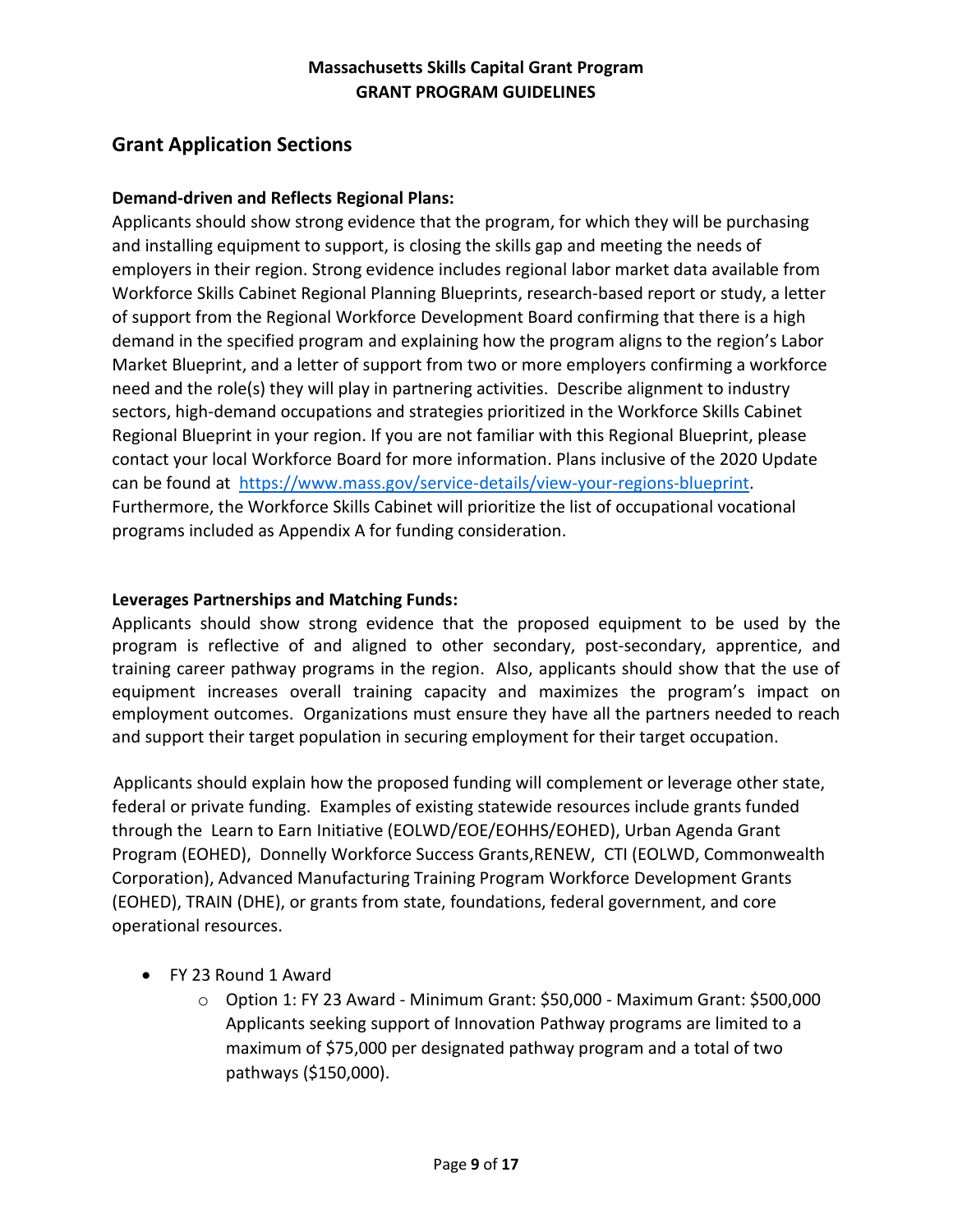- o Option 2: Multi year Award Request (FY 23 and FY 24); \$750,000 to \$1,5000,000. Applicants seeking multi-year funding are required to meet matching resources and budgeting requirements identified on the multi-year funding budget sheet
- High priority will be given to applicants that have received FY22 Career Technical Initiative (CTI) funding (inclusive of planning grants), Partnership for Recovery Rapid Reemployment Program, Donnelly Workforce Success Grants, Replenishing Employer iNvestment in Education & Workforce Training (RENEW**)** funding from Commonwealth Corporation and/or TRAIN grant funding from DHE.
- Successful applicants from a prior year are eligible but will be expected to have completed their projects or be near completion prior to award date (submitted for reimbursement). However, preference may be given to applicants who have not received or received limited Skills Capital Grant funding in the past.

### **Optimizes Regional Training Capacity and Significantly Increases Supply of Skilled Workers in High Demand Industries While Serving the Targeted Population:**

Applicants must explain how the grant funding will improve the skills of the students and provide:

Preference for funding Increasing Capacity. (High recognition for achieving all three):

- Increase in number of students able to participate in an *existing* program
- Create a new program to meet demonstrated demand, based on labor market data and employer partnerships.
- Increase the availability and utilization of the equipment in partnership with other organizations outside of the organization's normal working hours (e.g. after 5 PM, on Saturday, and/or on Sunday) to serve additional students.

Consideration for funding: Maintaining Quality

• If no increase in the number of participating students is projected in the existing program, the applicant must demonstrate a significant improvement in the skills of the students who are able to participate in the program because equipment will be replaced or updated, validated by relevant employers.

**Builds on Proven Programs:** Applicants should demonstrate that their funding proposal will improve the capacity and quality of a program that has achieved high quality and consistent results, or that launching of a new program is based on other programs that have achieved such results. For example, the program is approved by a state or federal agency, accredited, approved by a trade association or has been evaluated by a third party to determine its effectiveness. The applicant should also demonstrate the ability to successfully implement new initiatives and expend grant funding on a timely basis. If the applicant is currently applying for a new Chapter 74 Vocational program (secondary or postsecondary), new afternoon "after dark" program, CTI Adult training program (ComCorp) or Innovation Pathway designation the applicant must be clearly identify the stage in the process and timeline for approval. Please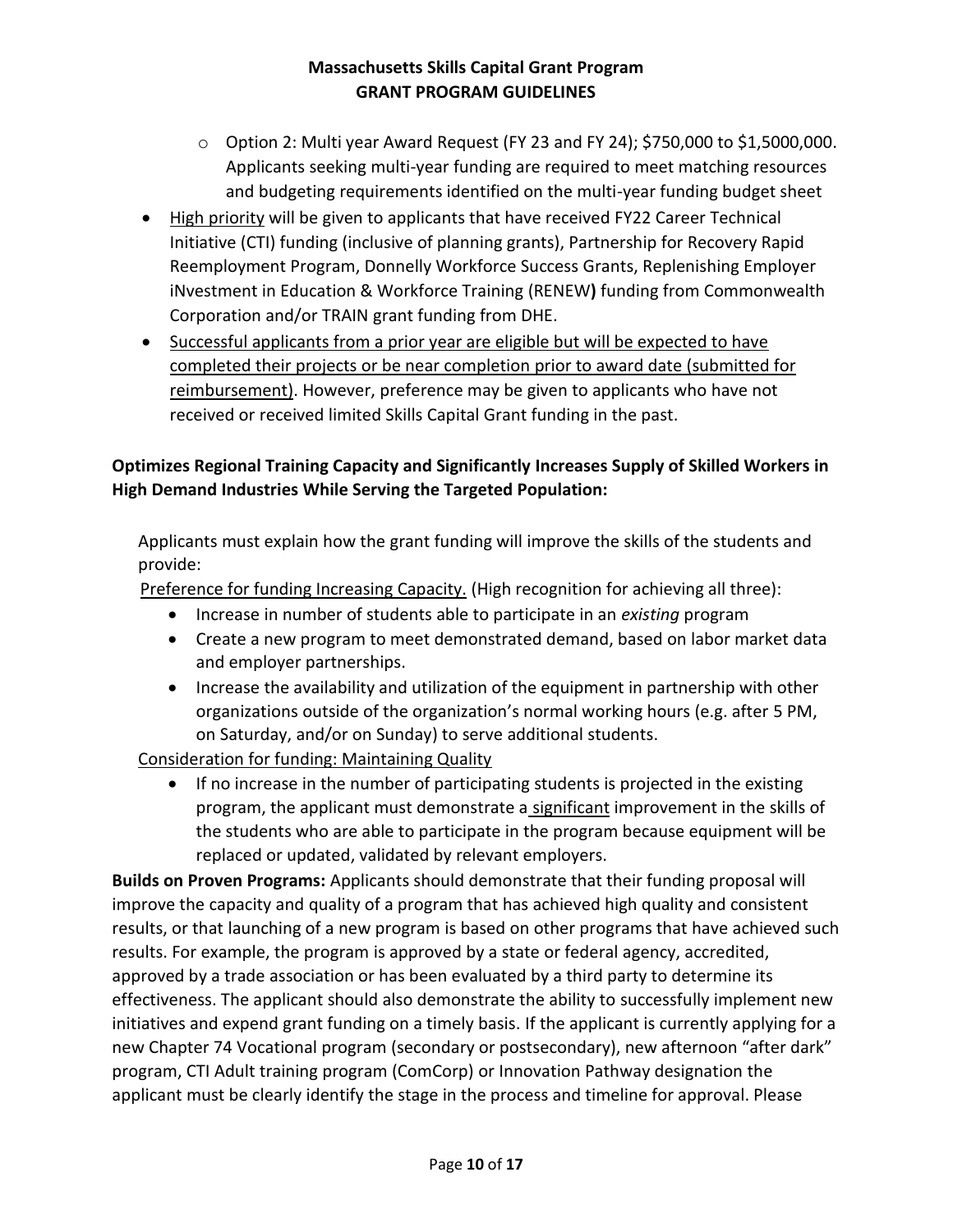note funds may be awarded conditionally on achieving program designation or approval. Similarly, funds may be awarded conditionally if an Institution of Higher Education is applying for new program approval from the Department of Higher Education or option or certificate prior to student enrollment. Status must be clearly stated noting the stage in the process and timeline for approval.

**Demonstrates Sustainability:** Applicants should show evidence of the ability to provide resources to maintain and operate the new equipment as well as to sustain the enrollment and number of credentials awarded by an expanded or improved program.

**Project Implementation and Budgeting**: Applicant must provide a project plan outlining milestones and provide documentation of budget resource requirements and matching funds.

# **Application Forms and Guidance**

The following pages comprise the application forms required for this grant program. A complete proposal packet includes the following components: cover page, proposal narrative, proposed budget and a minimum of two letters of support from industry partners. Unless otherwise indicated, all sections must be completed**. The online application can be found here:**  <https://webportalapp.com/appform/fy23skillscapital>

|                                                                                                                                                                                                                                                                                                                                                                                                                               | <b>Project Profile</b><br>Name of Lead Applicant Organization ^ |    |                                           |  |              |       |  |
|-------------------------------------------------------------------------------------------------------------------------------------------------------------------------------------------------------------------------------------------------------------------------------------------------------------------------------------------------------------------------------------------------------------------------------|-----------------------------------------------------------------|----|-------------------------------------------|--|--------------|-------|--|
| <b>Applicant Type:</b> Please select ( $\boxtimes$ ) the type of organization that represents the lead organization.                                                                                                                                                                                                                                                                                                          |                                                                 |    |                                           |  |              |       |  |
| Community-Based Organization, including<br>Local Workforce Development Entity<br>u<br>u.<br><b>Adult Basic Education Providers</b><br>Local Workforce Investment Board<br>Nonprofit Education, Training, or Other<br>Employer<br>u<br><b>Employer Association</b><br>Service Provider<br><b>Higher Education Institution</b><br>One-Stop Career Center<br><b>Vocational Education Institution</b><br>Labor Organization<br>u. |                                                                 |    |                                           |  |              |       |  |
| <b>Federal Employer ID</b><br><b>Department of Unemployment</b><br>Number (FEIN) ^<br>Assistance ID Number ^                                                                                                                                                                                                                                                                                                                  |                                                                 |    |                                           |  |              |       |  |
| <b>Amount of Skill Capital Grant Funds</b><br><b>Requested</b>                                                                                                                                                                                                                                                                                                                                                                |                                                                 | \$ |                                           |  |              |       |  |
|                                                                                                                                                                                                                                                                                                                                                                                                                               |                                                                 |    | <b>Lead Applicant Contact Information</b> |  |              |       |  |
| Role                                                                                                                                                                                                                                                                                                                                                                                                                          | Name / Title                                                    |    | <b>Address</b>                            |  | <b>Phone</b> | Email |  |

The below template is helpful in preparing for your online application.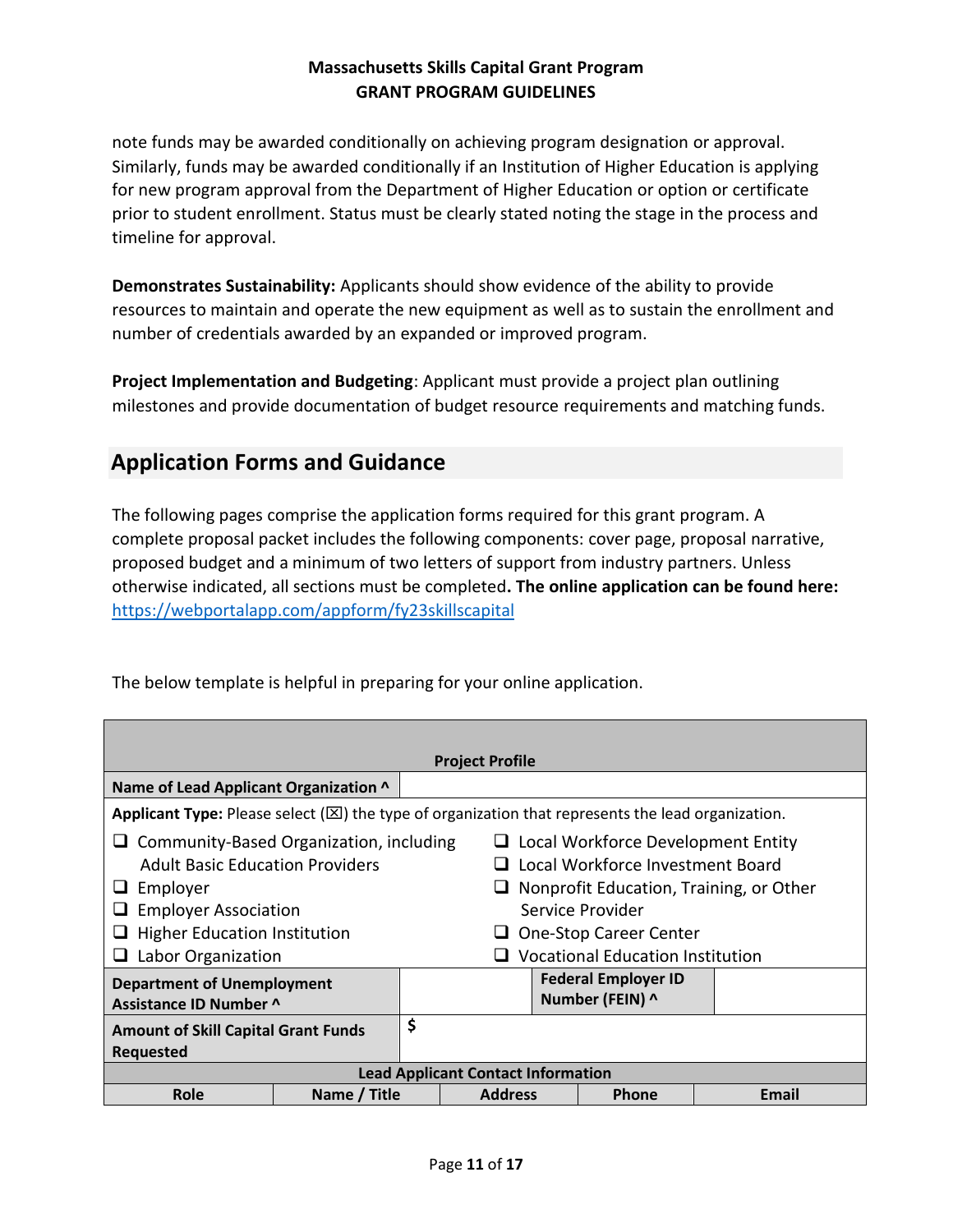| <b>Primary Contact</b>                    |                                                                                                  |                                                    |                             |               |
|-------------------------------------------|--------------------------------------------------------------------------------------------------|----------------------------------------------------|-----------------------------|---------------|
| Person ^ (notified upon                   |                                                                                                  |                                                    |                             |               |
| decision of grant award)                  |                                                                                                  |                                                    |                             |               |
| <b>Authorized Signatory</b>               |                                                                                                  |                                                    |                             |               |
| (authorized to commit                     |                                                                                                  |                                                    |                             |               |
| organization)                             |                                                                                                  |                                                    |                             |               |
| <b>Fiscal Contact</b>                     |                                                                                                  |                                                    |                             |               |
| (fiscally responsible for                 |                                                                                                  |                                                    |                             |               |
| project funds and<br>submitting invoices) |                                                                                                  |                                                    |                             |               |
| Project Manager, if                       |                                                                                                  |                                                    |                             |               |
| known (contact over the                   |                                                                                                  |                                                    |                             |               |
| course of the project)                    |                                                                                                  |                                                    |                             |               |
|                                           |                                                                                                  | <b>Partnership Members and Contact Information</b> |                             |               |
|                                           | Please list the organizations and contact information for all required* and additional partners. |                                                    |                             |               |
| <b>Organization Type</b>                  | Organization<br><b>Name</b>                                                                      | <b>Address</b>                                     | <b>Contact Name / Title</b> | Phone / Email |
|                                           |                                                                                                  |                                                    |                             |               |
| <b>Employer Partner 1*</b>                |                                                                                                  |                                                    |                             |               |
|                                           |                                                                                                  |                                                    |                             |               |
| <b>Employer Partner 2*</b>                |                                                                                                  |                                                    |                             |               |
|                                           |                                                                                                  |                                                    |                             |               |
|                                           |                                                                                                  |                                                    |                             |               |
| <b>Other Relevant</b>                     |                                                                                                  |                                                    |                             |               |
| Partners                                  |                                                                                                  |                                                    |                             |               |
| <b>Example: Local Office</b>              |                                                                                                  |                                                    |                             |               |
| of Public Agency                          |                                                                                                  |                                                    |                             |               |
|                                           |                                                                                                  |                                                    |                             |               |
| <b>Example: Community</b>                 |                                                                                                  |                                                    |                             |               |
| <b>Based Organization</b>                 |                                                                                                  |                                                    |                             |               |
| <b>Example: Workforce</b>                 |                                                                                                  |                                                    |                             |               |
| <b>Development Board</b>                  |                                                                                                  |                                                    |                             |               |
| <b>Example: One-Stop</b>                  |                                                                                                  |                                                    |                             |               |
| <b>Career Center</b>                      |                                                                                                  |                                                    |                             |               |
|                                           |                                                                                                  |                                                    |                             |               |
| <b>Example: Education</b>                 |                                                                                                  |                                                    |                             |               |
| <b>Partner</b>                            |                                                                                                  |                                                    |                             |               |
|                                           |                                                                                                  |                                                    |                             |               |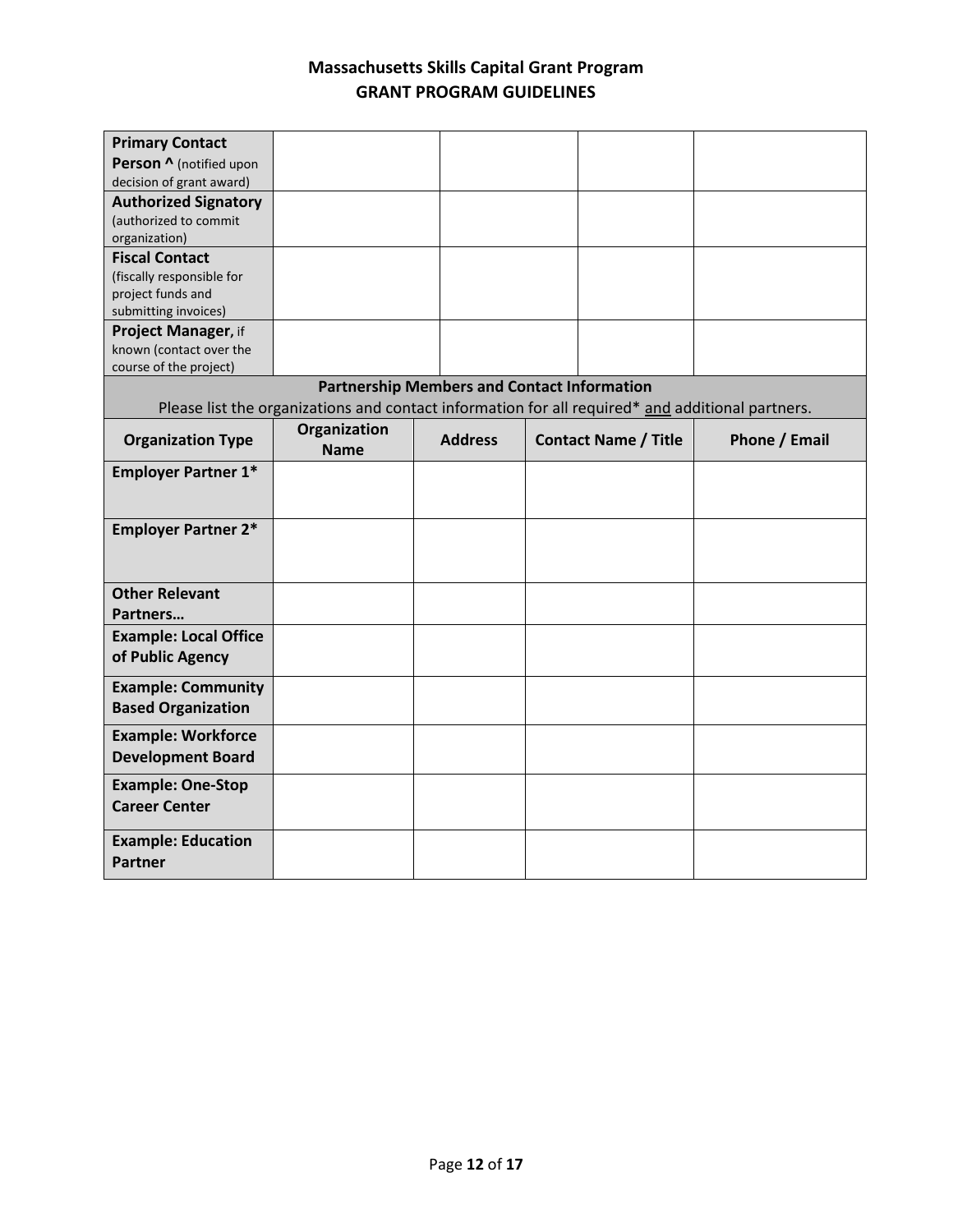# **PROPOSAL NARRATIVE**

#### **1. Project Overview.**

Provide a concise description of the lead applicant and the project (please note upon award information provided by applicant may be used for media purposes). Include the organization's experience and past success/outcomes in education/workforce training serving the target population to accomplish the goals of the program utilizing the equipment requested in this application. Include**:**

- 1. the WIOA Planning Region and MassHire Workforce geographic area (s) you are proposing to serve?
- 2. the career technical education program (s) and occupation (s) that the equipment will support?
- 3. Describe alignment to industry sectors, high-demand occupations and strategies prioritized in the Regional Labor Market Blueprint - for your region. If you are not familiar with this regional plan, please contact your local Workforce Board for more information (Plans can be found on [https://www.mass.gov/regional-workforce-skills-planning-initiative\)](https://www.mass.gov/regional-workforce-skills-planning-initiative). Additionally, the Workforce Skills Cabinet will prioritize the list of Chapter 74 programs included as Appendix A for funding consideration.
- 4. the target population (s) that the program will serve?
- 5. Who are and what are the role (s) of the primary industry, community, education/training, and workforce partners? Identify how the program spans or aligns to secondary and post-secondary in demand industry credentials?
- 6. How is the impact of COVID-19 is related to your request for funding?
- 7. Over the next three years what number of students will be enrolled and complete the program (s)? what are the number of credentials will be awarded for each program and population
- 8. Describe the equipment to be purchased.
- 9. How did industry and/or employer partners provide input on what relevant equipment they need? To what extent does the equipment meet exact specifications to what a current employer needs and is on their own shop floors?

**2. Project Application Questions:** The below questions will be on the same as the online application. <https://webportalapp.com/appform/fy23skillscapital>

#### **A: Demand Driven and Reflects Regional Blueprint Plans (25 points):**

- 1. Describe the extent to which the program aligns to and/or correlates with priority industry sectors critical occupations and strategies for education, training and employment outcomes defined by the Workforce Skills Cabinet Regional Planning Blueprint for the applicant's area. Please note the Workforce Skills Cabinet has included a list of priority occupational vocational programs in Appendix A for funding consideration.
- 2. Describe the applicant's experience related to meeting the needs of the target population and plans related specifically to the funding request for working with industry, economic development, workforce development, regional planning organizations and/or education providers to inform program design.
- 3. Describe past evidence of job placement for graduates from the program, including evidence provided by relevant regional employers.
- 4. Describe the applicant's experience and plan to work with complementary or similar programs in the region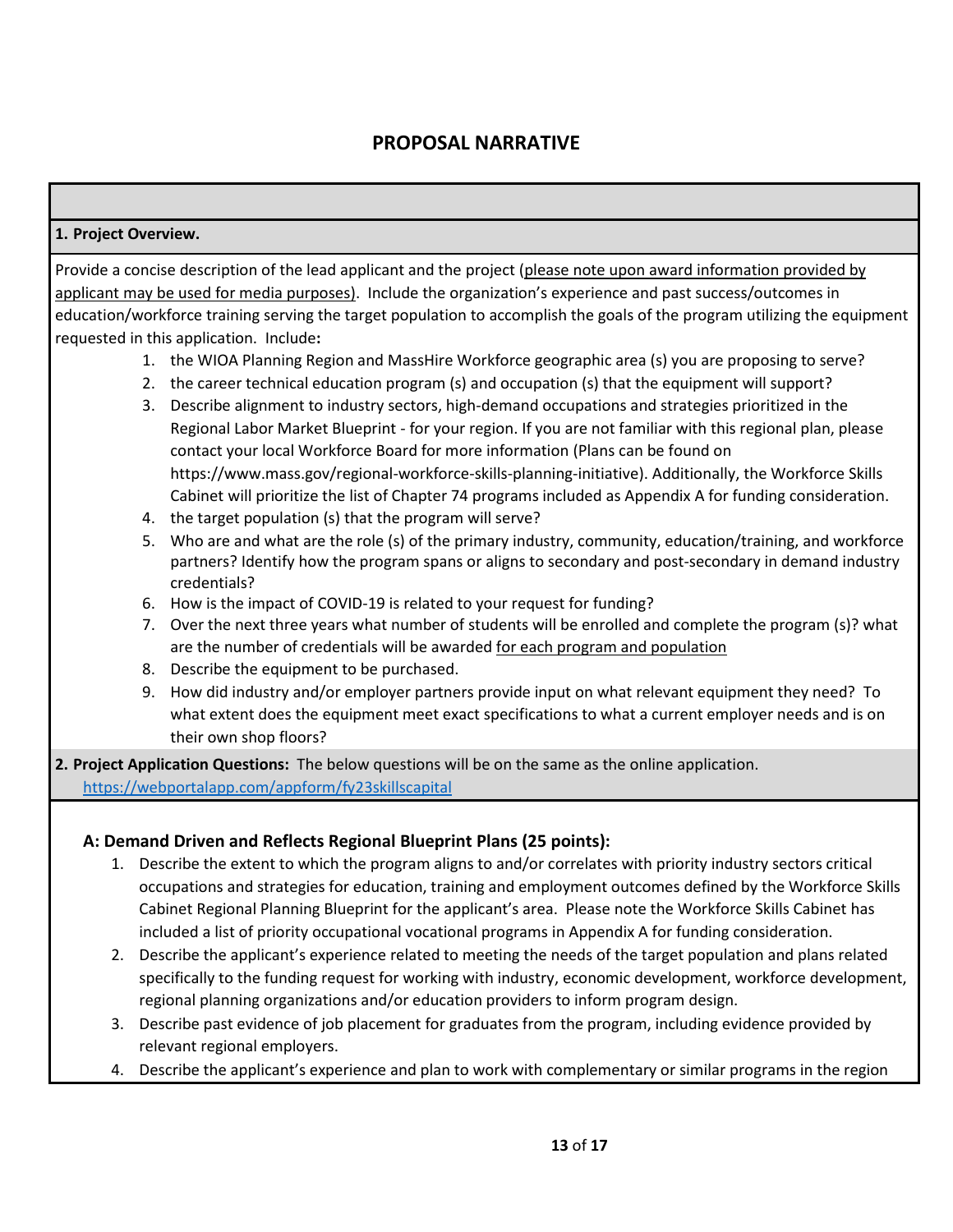that provide opportunities for collaboration or pathway opportunities for students.

5. Complete the chart to identify the high-demand target occupation (including SOC coded (s) and current regional vacancies (job openings) and projected estimated number of future vacancies. For assistance related to vacancies contact your workforce development board. Standard Occupational Classification (SOC) code(s) information can be found at [http://www.onetonline.org](http://www.onetonline.org/)

| Occupation | SOC Code | Current number of<br>regional vacancies | Projected Number of local vacancies |
|------------|----------|-----------------------------------------|-------------------------------------|
|            |          |                                         |                                     |
|            |          |                                         |                                     |
|            |          |                                         |                                     |
|            |          |                                         |                                     |

### **B: Leverages Partnerships and Matching Funding (20 Points and 5 Bonus Points):**

Provide evidence that the program the equipment will support is operated in close partnership with other organizations in the region to increase the program's reach and capacity. Related to the program (s) and requested equipment and high-demand career pathways:

- 1. Identify and describe current and future partnerships and roles of economic development, MassHire career centers, workforce development organization(s) and/or community based organization(s).
- 2. Identify your current and anticipated education partners' roles and activities related to the program(s) the new equipment is supporting.
- 3. Identify your current and anticipated employer partners' roles and activities related to the program(s) the new equipment is supporting. Attach at least two current letters of support from employer partners that identifies the sustainable role (s) they will provide to support the program. If an employer is providing in-kind or cash support, please request the employer include the information in the letter.
- 4. Identify any specific work-based learning experience activities related to the program. Describe plans for increasing the number of active employer partners. Identify if your partner currently is collaborating with Connecting Activities, Youth Works, MA\_WIN, STEM@Work, Registered Apprentice or other education, state agency, or community-based programs.
- 5. Identify how the equipment will support new learning models including digitally enhanced, competency based, hybrid or online delivery learning.

#### For Additional Bonus Points (5 Points):

Describe the program's new or scaling of current partnerships and roles including fiscal, staffing, and space utilization consideration with other high school, community colleges, apprentice programs, or training providers in the region. Clearly demonstrate the extent to which such partnerships rationalize, expand and optimize overall system capacity to serve a significantly larger number of students (identify the number of students impacted) and close a regional skills gap. Please identify instances the equipment will be utilized to provide access to currently funded state supported training programs.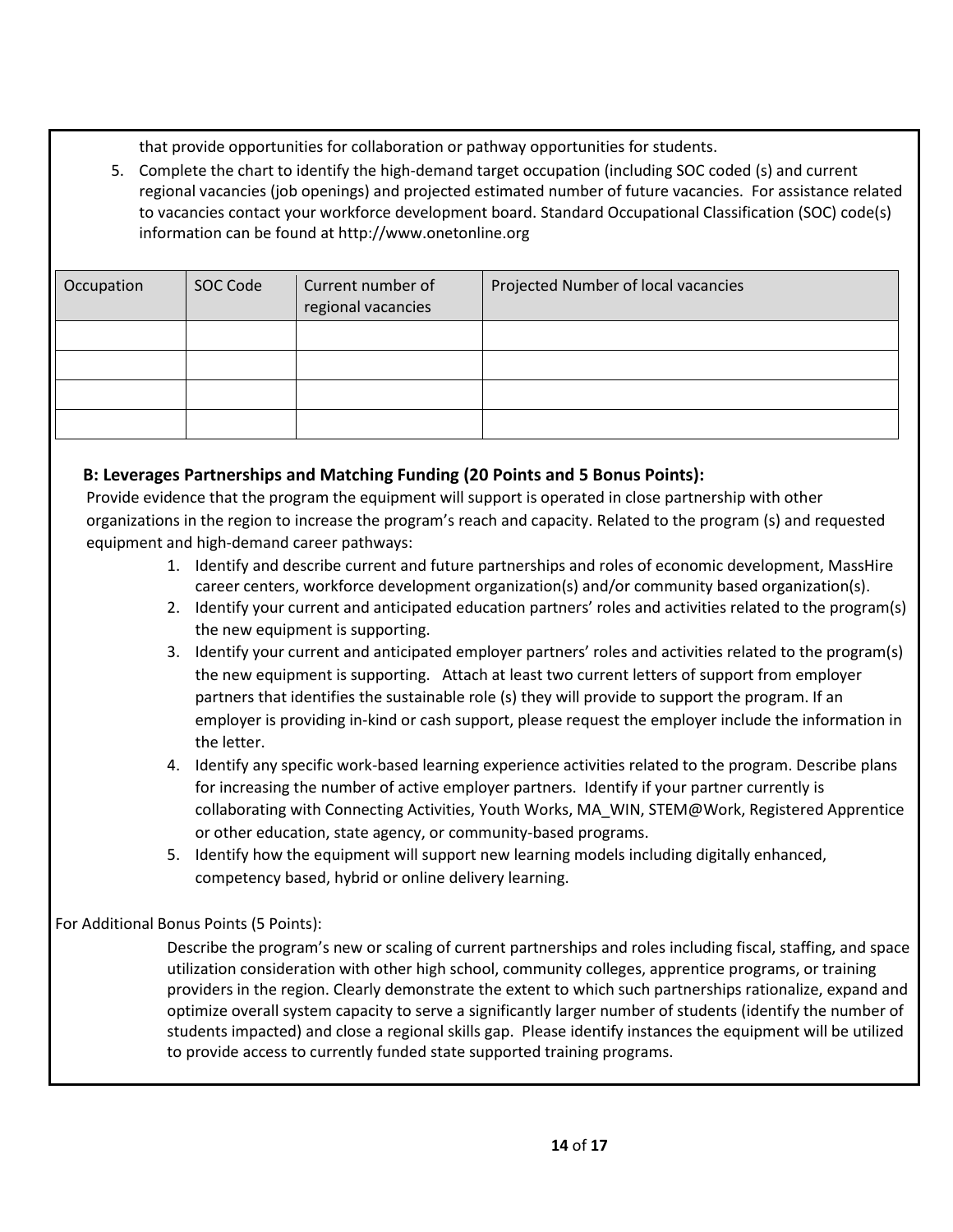#### **C: Optimizes Regional Training Capacity and Significantly Increases Supply of Skilled Workers in High- Demand Industries (25 points and 5 bonus points):**

- 1. Cleary Identify how you will meet the increasing capacity or maintain quality funding consideration identified bellow.
	- **Increasing Capacity** Preference for funding (high recognition for achieving all three):
	- i. Increase in number of students able to participate in an existing program inclusive of DESE approved after school, evening and or weekend programs
	- ii. Create a new program to meet demonstrated demand, based on labor market data and employer partnerships.
	- iii. Increase the availability and utilization of the equipment in partnership with other organizations outside of the organization's normal working hours (e.g. after 5 PM, on Saturday, and/or on Sunday) to serve additional students

**Maintaining Quality** Consideration for funding: If no increase in the number of participating students is projected in the existing program, the applicant must demonstrate a significant improvement in the skills of the students who are able to participate in the program because equipment will be replaced or updated, validated by relevant employers.

- 2. Explain how you will provide focused career advisement and work readiness skills to support the success of students in the proposed program including the specific roles of you MassHire Board. MassHire Career Center, or other partners in implementing your program (s).
- 3. Please indicated the projected outcomes related to each program impacted by the equipment purchased with grant resources.

| Outcome                     | <b>FY 23</b> | <b>FY 24</b> | <b>FY 25</b> | <b>FY 26</b> | <b>FY 27</b> |
|-----------------------------|--------------|--------------|--------------|--------------|--------------|
| Number of Students          |              |              |              |              |              |
| Enrolled                    |              |              |              |              |              |
| Number of Students          |              |              |              |              |              |
| Completing Program (s)      |              |              |              |              |              |
| Number of Credentials       |              |              |              |              |              |
| Awarded                     |              |              |              |              |              |
| Number of Students          |              |              |              |              |              |
| Enrolled Participating in a |              |              |              |              |              |
| Pre-Apprentice or           |              |              |              |              |              |
| Apprentice program          |              |              |              |              |              |

For Additional Bonus Points (5 Points)

Identify how the program is designed to provide equitable access and will specifically recruit, assess and support the training of underrepresented, underemployed and unemployed individuals, including individuals with disabilities and/or barriers to employment. Identify the projected number of participants and credential (s) to be awarded. An individual with barriers to employment is an unemployed individual with one or more socio-economic challenges that must be addressed if attainment and maintenance of employment is likely to be successful. For example, minorities, low-income individuals, individuals with disabilities, veterans, CORI, etc.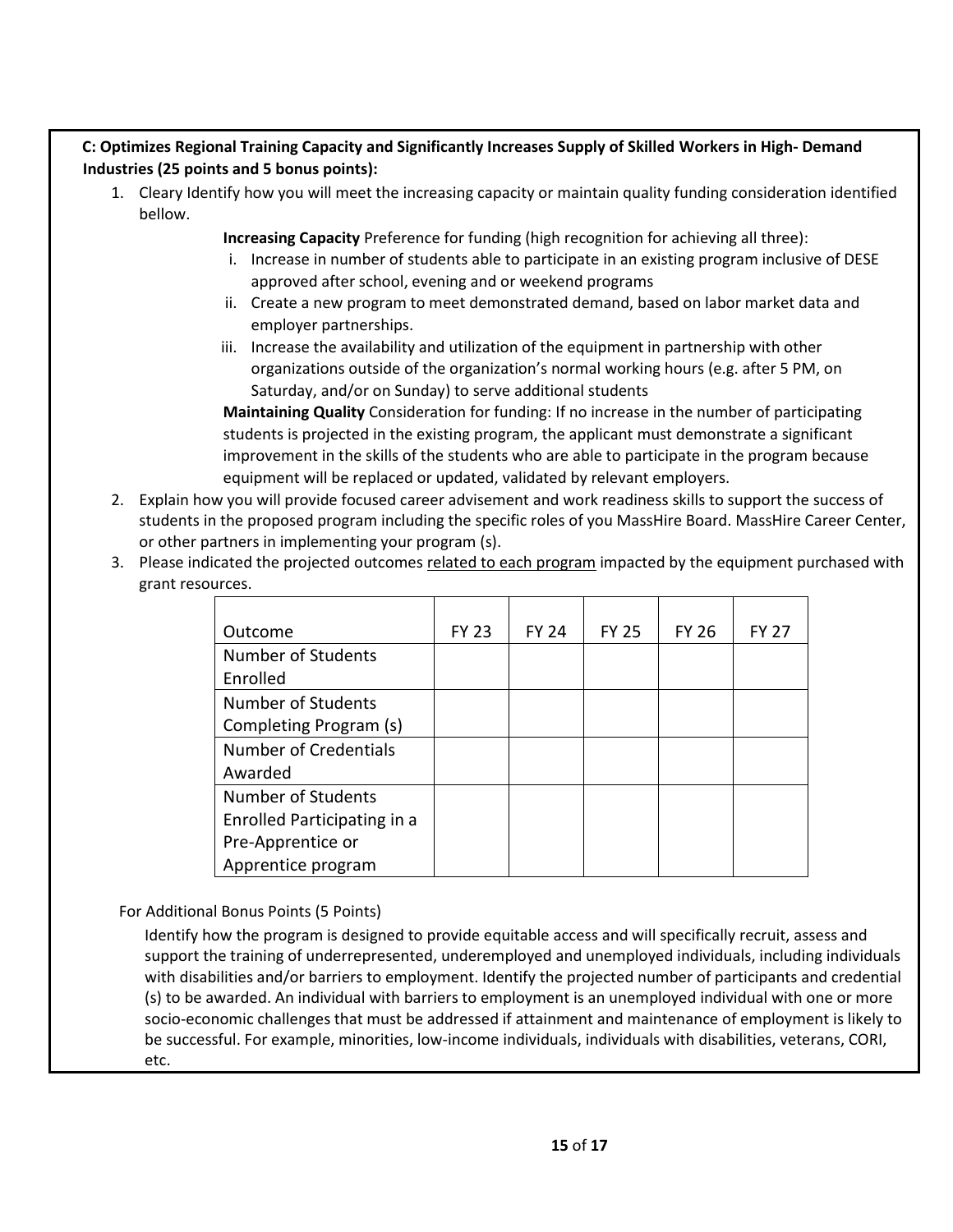#### **D: Builds on Proven Programs (10 points):**

- 1. Please describe the program's track record of high quality and consistent results, or how this funding proposal is based on other programs that have achieved such results. For example, the program is approved by a state or federal agency, accredited, approved by a trade association or has been evaluated by a third party to determine its effectiveness. Please indicate if the proposed program is a new program requiring DESE, DHE or Commonwealth Corporation (CTI Adult Training / Partnerships for Recovery Rapid Reemployment) approval. Identify the stage your organization is in the process and timeline.
- 2. Please describe the applicant's ability to successfully implement new initiatives and expend grant funding on a timely basis.
- 3. Please describe practices or to recruit, assess and support the programs enrollment levels and credentials awarded to meet the region's workforce needs.
- 4. Please describe current plan or commitment to support industry and community engagement and partnering.

### **E: Sustainability (10 points):**

- 1. Does the organization have a capital/operating plan for financing the ongoing maintenance and/or future replacement of the equipment? Please describe current plan or commitment to develop a plan.
- 2. Describe the extent to which the program has been able to leverage other state or federal funding sources. Identify the source, type and level of matching funds that are being provided to support the purchase of technology and equipment your application is requesting.
- 3. Describe the extent to which the program has been able to leverage other community or private sector funding matching sources. Identify the source, type and level of matching funds that are being provided to support the purchase of technology and equipment your application is requesting.

#### **F: Project Implementation and Budgeting (10 Points)**

- 1. For each program identify inclusive of student and partnerships activities the milestone timeline you will complete.
- 2. Please provide a projected timeline for purchasing and installing the proposed equipment.
- 3. Budget Submission:
	- a. A proposed grant budget should be prepared and submitted using the Excel Worksheet provided. For each program applicants should be able to outline specific equipment purchases to be made with this grant as well as estimated costs of installation and/or related costs. Total in proposed budget worksheet should equal total grant request. Match Commitment: As required applicants must demonstrate in-kind and/or cash match to support programs supported by the grant request.